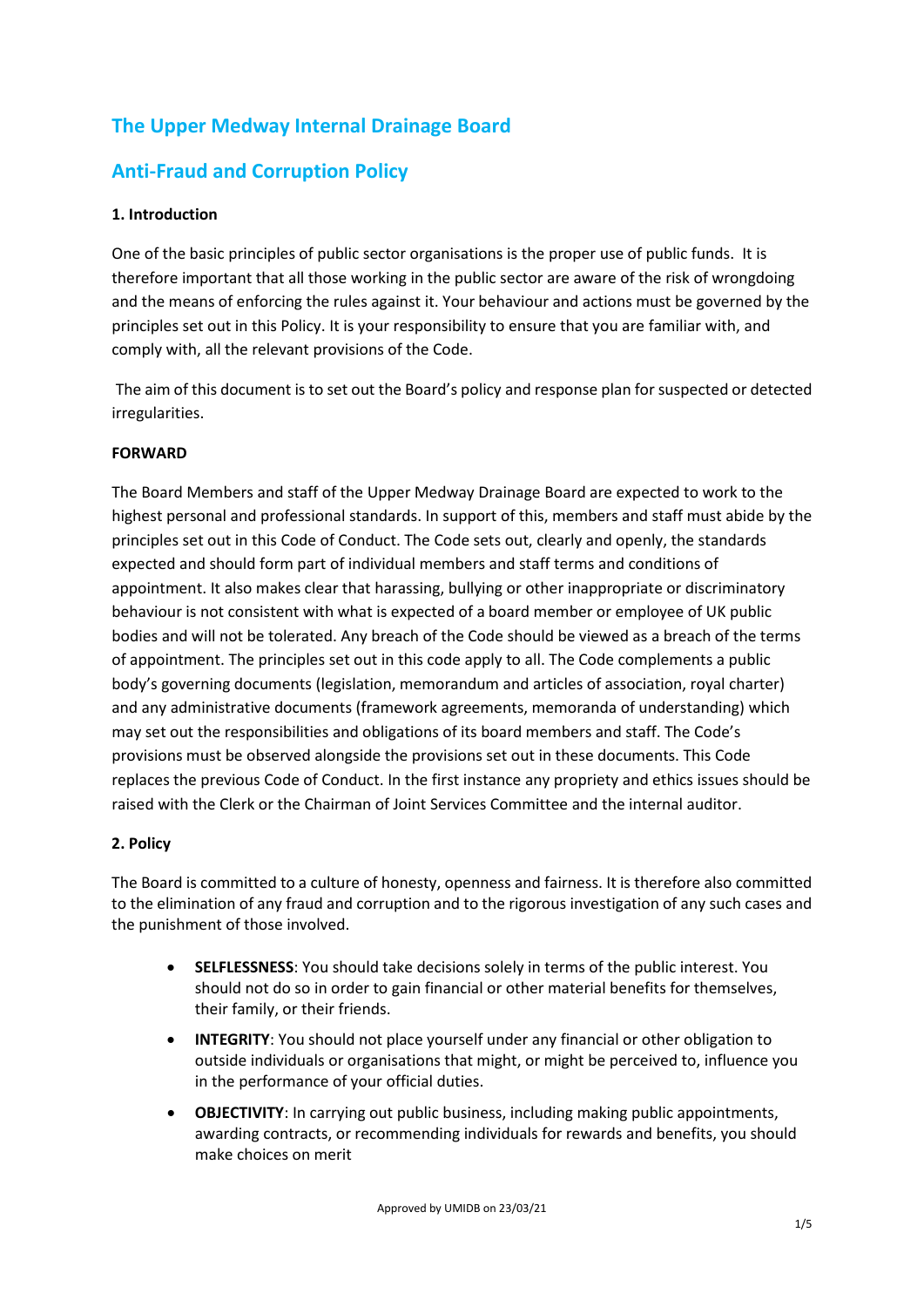- **ACCOUNTABILITY**: You are accountable for your decisions and actions to the public and must submit yourself to whatever scrutiny is appropriate to your office.
- **OPENNESS**: You should be as open as possible about all the decisions and actions that you take. You should give reasons for your decisions and restrict information only when the wider public interest clearly demands.
- **HONESTY**: You have a duty to declare any private interests relating to your public duties and to take steps to resolve any conflicts arising in a way that protects the public interest.
- **PERSONAL JUDGEMENT**: You may take account of the views of others, including their political groups, but should reach your own conclusions on the issues before you and act in accordance with those conclusions.
- **RESPECT OF OTHERS**: You should promote equality by not discriminating unlawfully against any person, and by treating people with respect, regardless of their race, age, religion, gender, sexual orientation or disability. You should respect the impartiality and integrity of the Internal Drainage Board's statutory officers, and its other employees.
- **DUTY TO UPHOLD THE LAW**: You should uphold the law and, on all occasions, act in accordance with the trust that the public is entitled to place in you; and
- **LEADERSHIP**: You should promote and support these principles by leadership and example.
	- o The Board actively encourages anyone having reasonable suspicion of irregularities to report them. It is also the policy of the Board that no employee should suffer as a result of reporting reasonably held suspicions.
	- o The Board will always seek to recover fully all losses from those responsible in proven cases of fraud or corruption including all costs incurred in the pursuit of action against them.

## **3. Definitions**

- 3.1 There is no offence in law of Fraud, but the term encompasses criminal offences involving the use of deception to obtain some benefit or to be to the detriment of some person or organisation.
- 3.2 Corruption, in its broadest sense, involves the taking of decisions for inappropriate reasons e.g., awarding a contract to a friend, appointing employees for personal reasons, or the giving or accepting of gifts as an inducement to take some course of action on behalf of the organisation.
- 3.3 The Audit Commission defines **Fraud** as "the intentional distortion of financial statements or other records by persons internal or external to the authority which is carried out to conceal the misappropriation of assets or otherwise for gain".
- 3.4 **Corruption** is defined by the Commission as "the offering, giving, soliciting or acceptance of an inducement or reward which may influence the action of any person".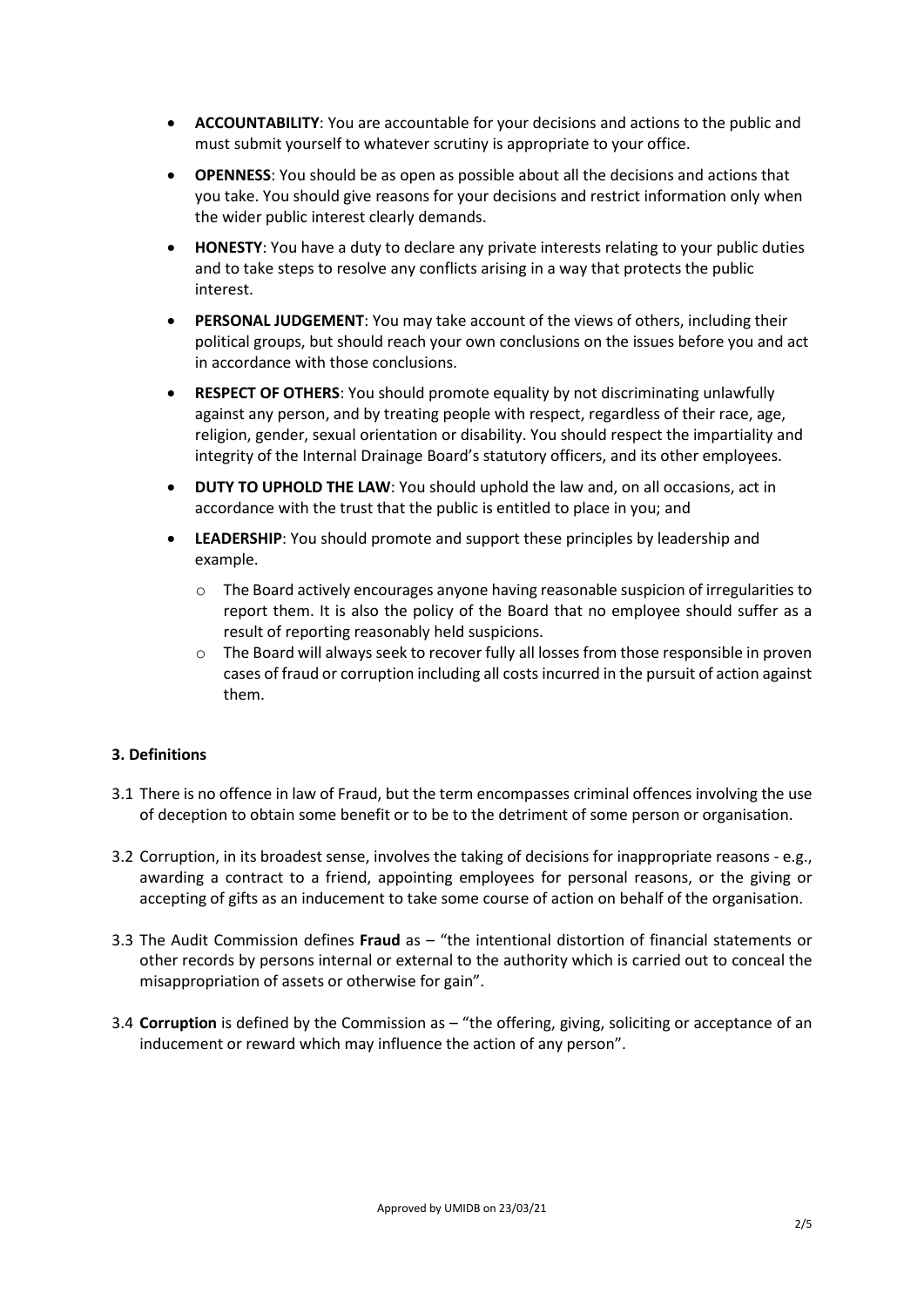#### **4. Discovery of Financial irregularities**

- 4.1 Financial irregularities can come to light in a number of ways. They are usually discovered as a result of: -
	- Manual & Craft employees or Office Staff becoming aware of or suspecting that management controls are not being complied with
	- Routine work, or Audit testing
	- Information (tip-off) from a third party, internal or external to the organisation
- 4.2 Any allegation, but particularly an anonymous one, should be treated with caution and discretion, because what appears to be suspicious circumstances may have a reasonable explanation. There is also a risk that some reports may be malicious.
- 4.3 Under no circumstances should information about any suspected irregularity, be passed to a third party or to the media without the **express authority** of the Clerk, Joint Services Chairman and or Internal Auditor.

## **5. Responsibility of employees**

- 5.1 Employees who are aware of, or suspect that a financial irregularity is taking place, or has taken place, have a duty to report their suspicions, since by doing nothing, they may be implicating themselves. Employees who may feel uncomfortable referring suspicions to line managers are encouraged to contact a senior Board Member or the Internal Auditor. If these reporting lines are unacceptable to an employee, an alternative is available in the Board' "Whistle Blowing Procedure".
- 5.2 If an employee suspects that a financial irregularity of any type has occurred or is in progress, they should immediately inform their line manager. The only exception to this rule is where the employee suspects that the *line manager* might be involved in the irregularity. In that event, the employee should advise the Clerk, Joint Services Chairman, and Internal Auditor
- 5.3 Employees must not attempt to investigate suspected irregularities themselves or discuss their suspicions other than with more senior managers in accordance with the guidance above.
- 5.4 Examples of the types of financial irregularity that might be suspected are:
	- Theft or abuse of Board property or funds
	- Deception or falsification of records (e.g. fraudulent time or expense claims)

## **6. Responsibility of Board Members, Clerk and managers**

- 6.1 It is Management's responsibility to maintain system controls to ensure that the Boards resources are properly applied in the manner, on the activities, and within the limits approved. This includes responsibility for the prevention and detection of fraud and other irregularities.
- 6.2 Where a manager receives a report from an employee or other party of a suspected financial irregularity, they should immediately inform the Clerk, Joint Services Chairman and who in turn will notify the duly appointed Internal Auditor.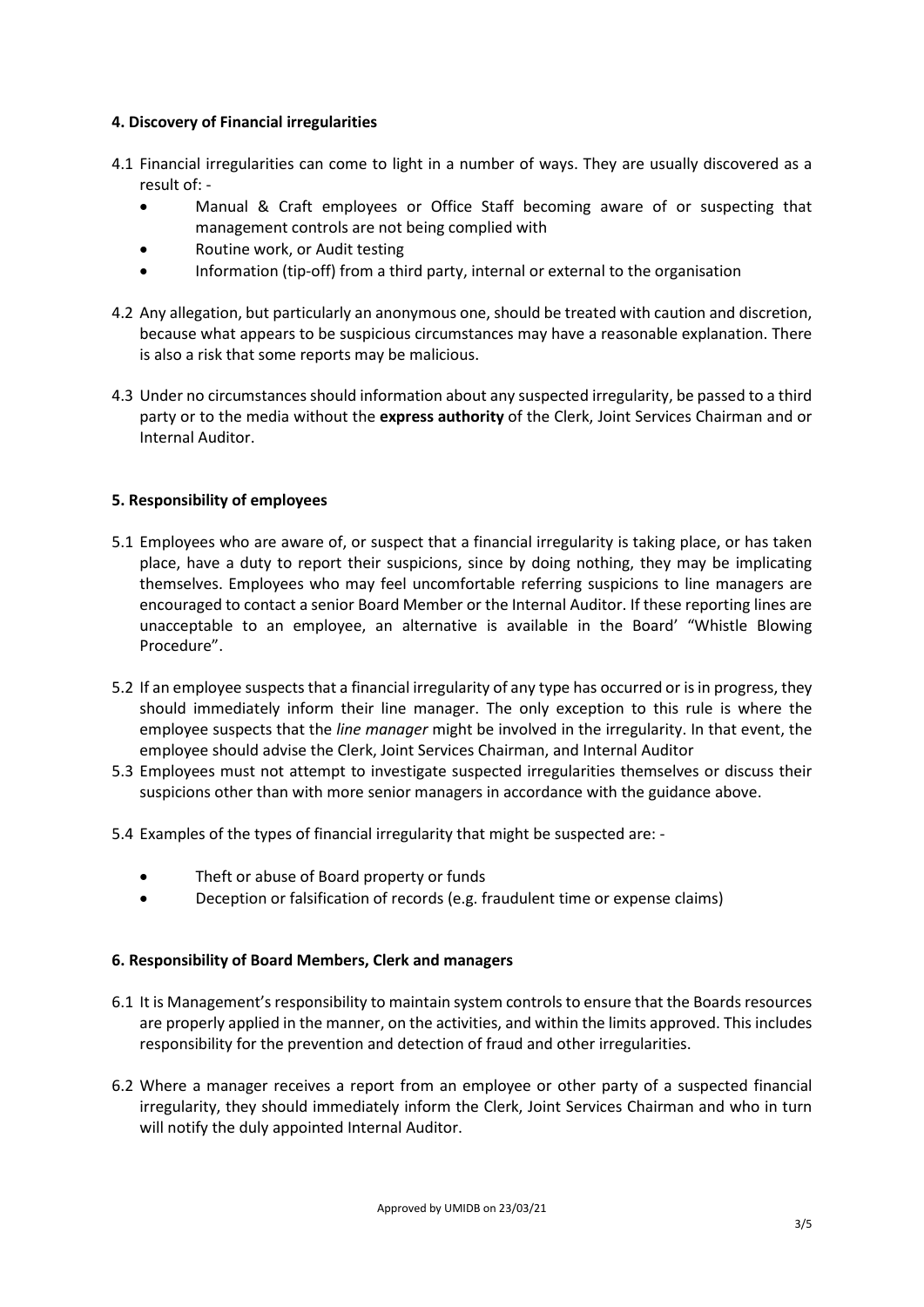- 6.3 Line Managers should not themselves attempt to undertake any detailed investigation of the possible irregularity and should not discuss their suspicions or those reported to them, other than with the Clerk and the Internal Auditor.
- 6.4 In cases of suspected irregularities, it is often necessary to suspend a suspect from duty. Before an employee is suspended, advice should be sought from the Clerk. Of Works The purpose of suspension is to prevent any suggestion of a suspect having the opportunity to continue with the act complained of, falsify, or destroy records, influence witnesses, etc. Suspension is not a punishment, nor does it imply any fault or guilt on the part of the employee concerned.

# **7. Response plan**

- 7.1 Upon receiving a report of suspected financial irregularity, the Internal Auditor will launch an investigation and a record will be made in the Board's Fraud Log. The Log will record all reported suspicions including those dismissed as unsubstantiated, minor or otherwise not investigated. It will also contain details of actions taken and conclusions reached. Significant matters will be reported to the appropriate Board / s and the Chairman will be updated on the situation.
- 7.2 The Internal Auditor will confer with the Clerk to agree the action plan to be adopted in the light of the particular circumstances.
- 7.3 The Internal Auditor will notify the External Auditor of all frauds suspected of being over £10,000 or those considered by the Board to be significant (the External Auditor is the Auditor that is appointed by the Audit Commission).
- 7.4 When a prima facie case of fraud or corruption has been established, the following procedure will apply regarding referral to the Police: -

## **7.4.1 Minor cases misappropriation of cash, etc.**

• In minor cases of suspected fraud and/or cash misappropriation by employees, as soon as reasonable evidence has been acquired and speedy action is considered imperative in order to prove fraud, the Internal Auditor may call in the Police without reference to other officers. They will however advise the Clerk as soon as practicable afterwards.

## **7.4.2 Major and more complex frauds:**

- The Internal Auditor will discuss the case with the Clerk, and consultation with the Police will normally be approved.
- Depending upon Police advice, the case will be reviewed by the above officers who will decide if it should be referred officially to the Police for investigation. If it is decided to do so the Clerk will authorise the official complaint and notify the appropriate Chairman of the Board's.
- Following the official report to the Police, any further investigations by the Internal Auditor that are considered necessary, will be planned and executed in close cooperation with the Police, with the Clerk and appropriate Chairman of the Board being kept informed.
- Information must only be passed on to Board Members with written approval from the Internal Auditor, External Auditor, Police, and Clerk.